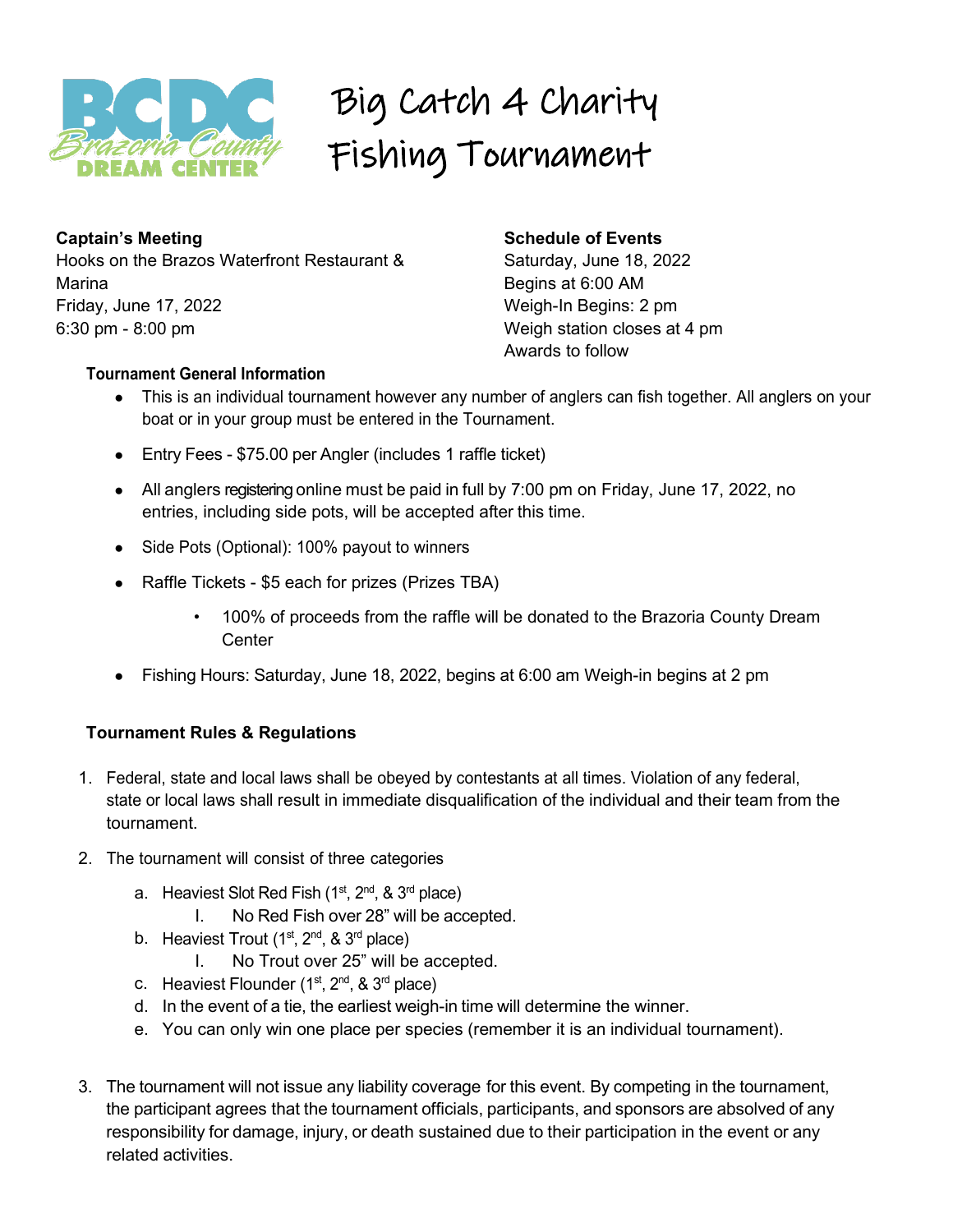- 4. The event staff reserves the right to refuse entry into the competition to any individual competitor, with or without cause, at its sole discretion.
- 5. Contestants may launch and stage anywhere. Lines in the water begin at 6:00 AM on the day of the tournament, Saturday, June 18, 2022.
- 6. Tournament boundaries: Open to all Texas tidal waters.
- 7. Wade fishermen and kayakers are welcome.
- 8. **Fishing hours** will begin at 6:00 AM on June 18, 2022. Scales will open at 2:00 pm. Anglers must be in the weigh-in line by 4:00 pm. Only fish caught during this period will be eligible; the weigh-in closes at 4:00 pm.
- 9. Live, artificial, or dead bait may be used.
- 10. All anglers must have a valid Texas fishing license with a saltwater endorsement on them during tournament hours. If a participant is asked and cannot produce a valid license, the angler will be disqualified, with no exceptions.
- 11. No fish may be accepted or gifted from anyone or given to another competitor. Anyone that is not participating in the tournament and registered is not allowed on the boat during tournament hours.
- 12. No Communication between other tournament anglers or outside sources for purposes of finding fish during the tournament, checking in with loved ones is okay. Communication with anyone by phone, text message, social media, or via VHF or UHF radio for purposes of gaining an advantage is strictly forbidden during tournament hours and will result in disqualification.
- 13. Boat, wade, or kayak fishing is permitted within the designated boundaries.
- 14. All fish weighed in must be within the regulations of Texas Parks and Wildlife. Any undersized or oversized fish that are presented to the weigh master, that is not within regulations, will disqualify the team.
- 15. Weigh master rulings are FINAL.
- 16. **70%** of the total entry fees will be awarded to the teams that place first through third in each category.
	- a. Payout scale based on 100 entries:
		- I.  $1^{\text{st}}$  place \$1,000
		- II.  $2<sup>nd</sup>$  place \$500
		- III.  $3<sup>rd</sup>$  place \$250
- 17. Side Pots (Optional):
	- a. Winner will be awarded 100% of the side pot
	- b. In the event of a tie, the first to weigh-in will be the winner.
	- c. Side Pots
		- *I.* Redfish with the Most Spots: \$10.
			- *1. The Redfish with the most spots must be determined before going to the scales. Spots must be larger than a #2 pencil eraser.*
		- II. Heaviest Gafftop: \$10
		- III. Heaviest Sheepshead: \$10